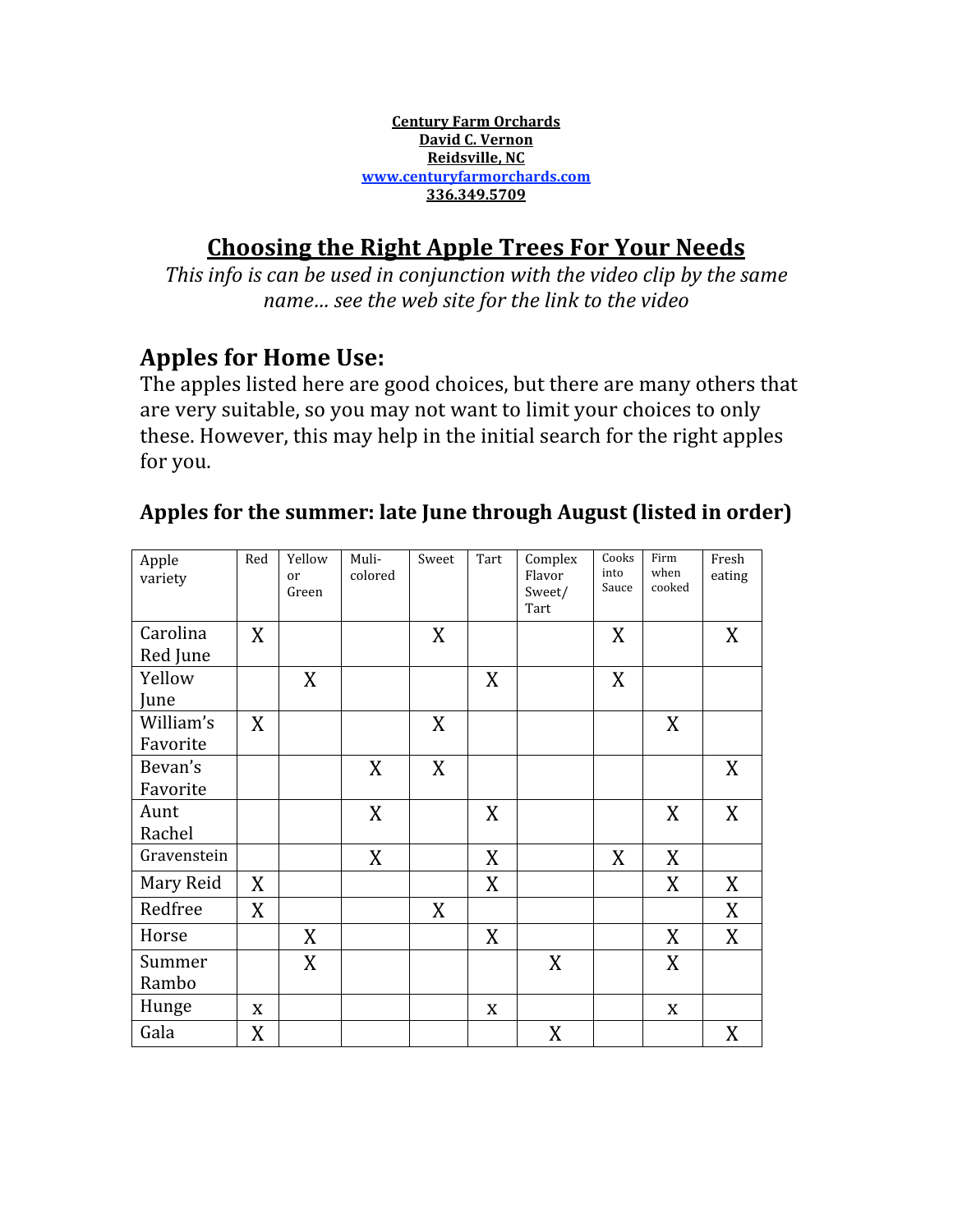### **Apples
for
the
late
summer/early
fall:
Sept.
through
mid
October (listed
in
order)**

| Apple<br>variety     | Red         | Yellow<br>or<br>Green | Muli-<br>colored<br>or<br>russet | Sweet       | Tart        | Complex<br>Flavor<br>Sweet/<br>Tart | Firm<br>when<br>cooked | Cider       | Fresh<br>eating | Can be<br>stored<br>- long<br>keeper |
|----------------------|-------------|-----------------------|----------------------------------|-------------|-------------|-------------------------------------|------------------------|-------------|-----------------|--------------------------------------|
| Summer<br>Banana     |             | X                     |                                  | X           |             |                                     | X                      |             | X               |                                      |
| Grimes<br>Golden     |             | $\mathbf X$           |                                  | $\mathbf X$ |             |                                     | $\mathbf X$            | $\mathbf X$ | $\mathbf X$     |                                      |
| Magnum<br>Bonum      | X           |                       |                                  |             | X           |                                     | $\mathbf X$            |             | $\mathbf X$     |                                      |
| Roxbury<br>Russet    |             |                       | $\mathbf X$                      |             |             | $\mathbf X$                         | $\mathbf X$            | X           | $\mathbf X$     |                                      |
| Lowry                | $\mathbf X$ |                       |                                  | $\mathbf X$ |             |                                     |                        |             | X               |                                      |
| Blacktwig<br>Mammoth | $\mathbf X$ |                       |                                  |             | X           | $\mathbf X$                         | X                      | $\mathbf X$ | X               |                                      |
| Stayman              | $\mathbf X$ |                       |                                  |             | $\mathbf X$ |                                     | $\mathbf X$            | $\mathbf X$ | $\mathbf X$     |                                      |
| Enterprise           | $\mathbf X$ |                       |                                  | $\mathbf X$ |             |                                     |                        |             | $\mathbf X$     |                                      |
| Va. Beauty           | $\mathbf X$ |                       |                                  | $\mathbf X$ |             |                                     | $\mathbf X$            | X           | X               | X                                    |
| Florina              | $\mathbf X$ |                       |                                  |             |             | X                                   |                        | X           |                 |                                      |
| Liberty              | $\mathbf X$ |                       |                                  | $\mathbf X$ |             |                                     |                        |             | $\mathbf X$     |                                      |
| Royal<br>Limbertwig  |             |                       | $\mathbf X$                      |             |             | $\mathbf X$                         |                        | $\mathbf X$ | X               | $\mathbf X$                          |
| Am. Golden<br>Russet |             |                       | $\mathbf X$                      | $\mathbf X$ |             |                                     |                        | $\mathbf X$ | X               |                                      |
| Va. Gold             |             | X                     |                                  |             |             | $\mathbf X$                         | $\mathbf X$            | $\mathbf X$ | X               | $\mathbf X$                          |
| Va. Winesap          | $\mathbf X$ |                       |                                  |             |             | $\mathbf X$                         |                        | $\mathbf X$ | X               |                                      |
| Joseph apple         | $\mathbf X$ |                       |                                  | $\mathbf X$ |             |                                     |                        | $\mathbf X$ | $\mathbf X$     |                                      |